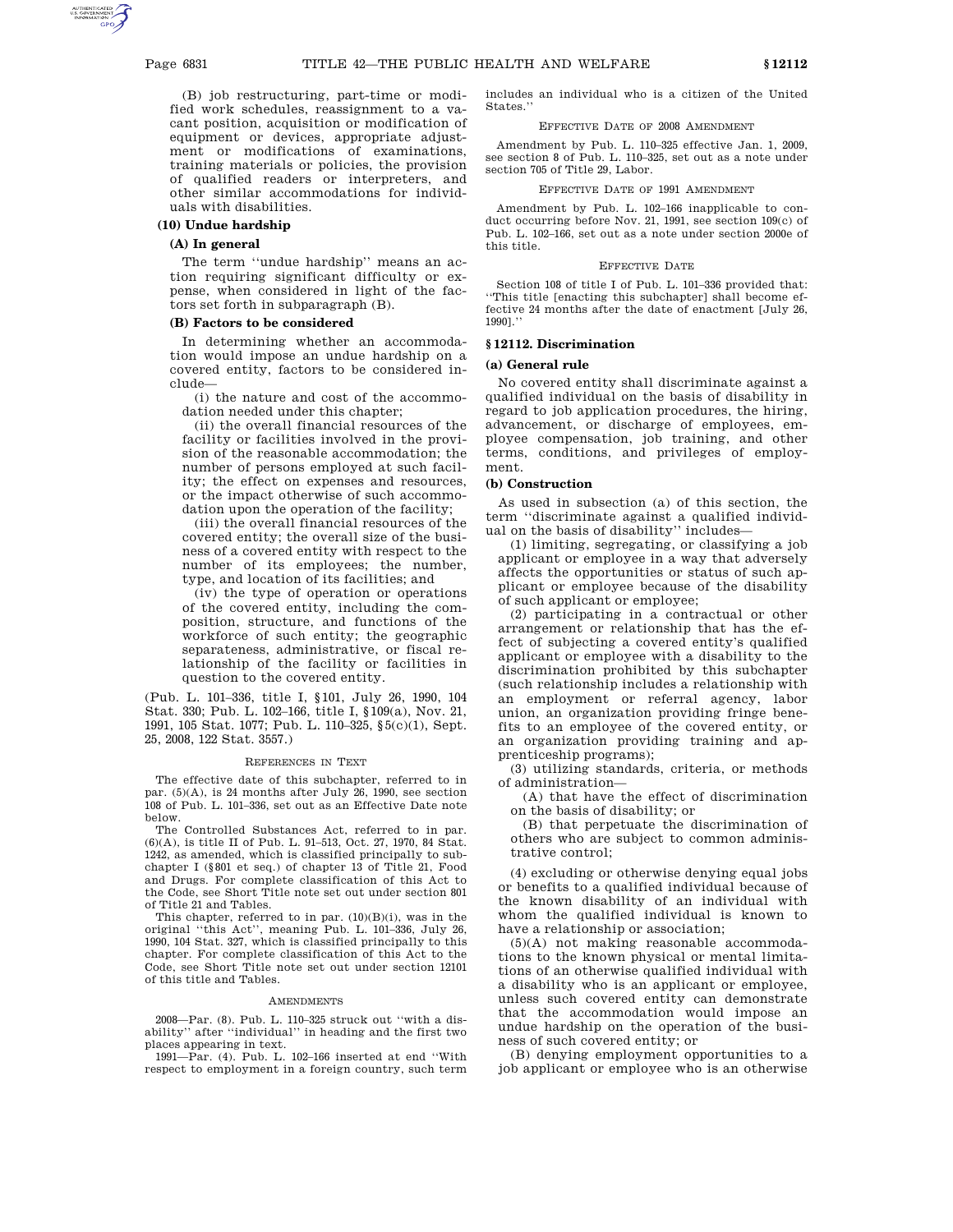qualified individual with a disability, if such denial is based on the need of such covered entity to make reasonable accommodation to the physical or mental impairments of the employee or applicant;

(6) using qualification standards, employment tests or other selection criteria that screen out or tend to screen out an individual with a disability or a class of individuals with disabilities unless the standard, test or other selection criteria, as used by the covered entity, is shown to be job-related for the position in question and is consistent with business necessity; and

(7) failing to select and administer tests concerning employment in the most effective manner to ensure that, when such test is administered to a job applicant or employee who has a disability that impairs sensory, manual, or speaking skills, such test results accurately reflect the skills, aptitude, or whatever other factor of such applicant or employee that such test purports to measure, rather than reflecting the impaired sensory, manual, or speaking skills of such employee or applicant (except where such skills are the factors that the test purports to measure).

### **(c) Covered entities in foreign countries**

### **(1) In general**

It shall not be unlawful under this section for a covered entity to take any action that constitutes discrimination under this section with respect to an employee in a workplace in a foreign country if compliance with this section would cause such covered entity to violate the law of the foreign country in which such workplace is located.

# **(2) Control of corporation**

# **(A) Presumption**

If an employer controls a corporation whose place of incorporation is a foreign country, any practice that constitutes discrimination under this section and is engaged in by such corporation shall be presumed to be engaged in by such employer.

## **(B) Exception**

This section shall not apply with respect to the foreign operations of an employer that is a foreign person not controlled by an American employer.

### **(C) Determination**

For purposes of this paragraph, the determination of whether an employer controls a corporation shall be based on—

(i) the interrelation of operations;

(ii) the common management;

(iii) the centralized control of labor relations; and

(iv) the common ownership or financial control,

of the employer and the corporation.

**(d) Medical examinations and inquiries**

## **(1) In general**

The prohibition against discrimination as referred to in subsection (a) of this section shall include medical examinations and inquiries.

# **(2) Preemployment**

## **(A) Prohibited examination or inquiry**

Except as provided in paragraph (3), a covered entity shall not conduct a medical examination or make inquiries of a job applicant as to whether such applicant is an individual with a disability or as to the nature or severity of such disability.

# **(B) Acceptable inquiry**

A covered entity may make preemployment inquiries into the ability of an applicant to perform job-related functions.

### **(3) Employment entrance examination**

A covered entity may require a medical examination after an offer of employment has been made to a job applicant and prior to the commencement of the employment duties of such applicant, and may condition an offer of employment on the results of such examination, if—

(A) all entering employees are subjected to such an examination regardless of disability;

(B) information obtained regarding the medical condition or history of the applicant is collected and maintained on separate forms and in separate medical files and is treated as a confidential medical record, except that—

(i) supervisors and managers may be informed regarding necessary restrictions on the work or duties of the employee and necessary accommodations;

(ii) first aid and safety personnel may be informed, when appropriate, if the disability might require emergency treatment; and

(iii) government officials investigating compliance with this chapter shall be provided relevant information on request; and

(C) the results of such examination are used only in accordance with this subchapter.

## **(4) Examination and inquiry**

#### **(A) Prohibited examinations and inquiries**

A covered entity shall not require a medical examination and shall not make inquiries of an employee as to whether such employee is an individual with a disability or as to the nature or severity of the disability, unless such examination or inquiry is shown to be job-related and consistent with business necessity.

### **(B) Acceptable examinations and inquiries**

A covered entity may conduct voluntary medical examinations, including voluntary medical histories, which are part of an employee health program available to employees at that work site. A covered entity may make inquiries into the ability of an employee to perform job-related functions.

### **(C) Requirement**

Information obtained under subparagraph (B) regarding the medical condition or history of any employee are subject to the requirements of subparagraphs (B) and (C) of paragraph (3).